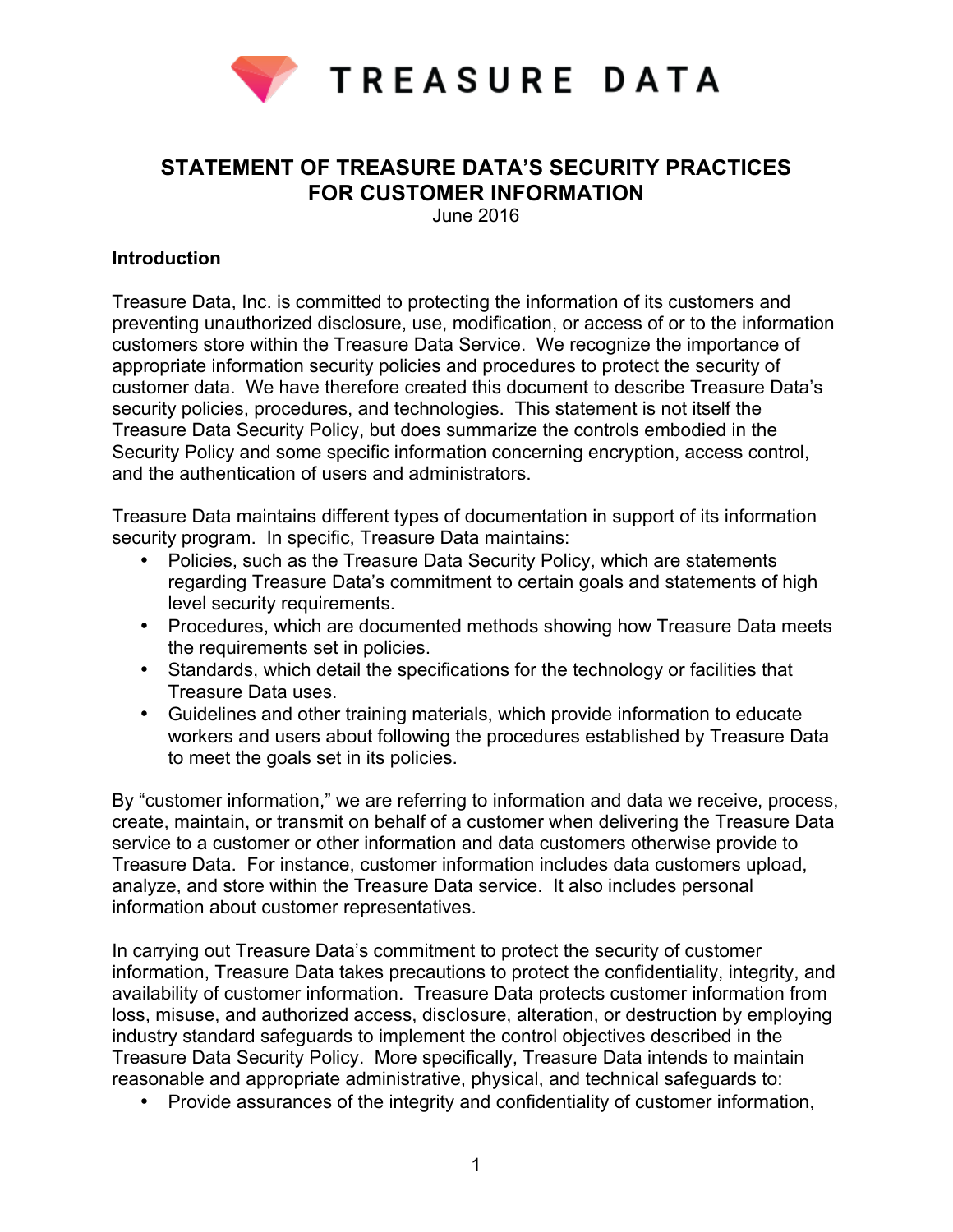- Protect against any reasonably anticipated threats or hazards to the security or integrity of customer information, and unauthorized uses or disclosures of customer information, and
- Maintain compliance with the legal framework of requirements for the privacy and security of customer information.

### **Administrative Safeguards**

Treasure Data maintains and periodically will update the Treasure Data Security Policy and the subordinate documentation described above to govern the security of its Treasure Data Service. Treasure Data trains its employees and, as applicable, contractors and vendors with access to customer information to understand and comply with the Security Policy and subordinate documentation.

Treasure Data regularly assess the threats to the confidentiality, integrity, and availability of customer information. It manages such risks by implementing specific safeguards that are, in light of the risks, reasonable and appropriate to protect customer information.

Treasure Data has designated a single individual to be the primary coordinator of, and accountable for, the information security function within the company. Treasure Data has established security-relevant roles and responsibilities and holds its personnel accountable for performing them. Such accountability includes imposing consequences for violations of security policies and procedures up to and including termination if appropriate.

Treasure Data uses appropriate agreements with members of its workforce and service providers acting as subcontractors in order to require them to protect the confidentiality of customer information. Under such agreements, Treasure Data requires any workers or service providers receiving customer information to maintain security controls over such customer information that are at least as stringent as those required by this security statement.

Treasure Data maintains policies concerning the acceptable uses of computing devices and media used to collect, use, store, archive, and dispose of customer information.

Members of the Treasure Data workforce with access to customer information have trusted roles within the company. Treasure Data implements screening procedures to provide assurances that workers hired to carry out trusted roles are trustworthy and competent for the roles they perform.

Treasure Data limits the access of members of its workforce to customer information. Workers with trusted roles are given access to customer information only if they need such access to perform their job responsibilities and the access they receive is the minimum needed to perform their roles. Members of Treasure Data's workforce with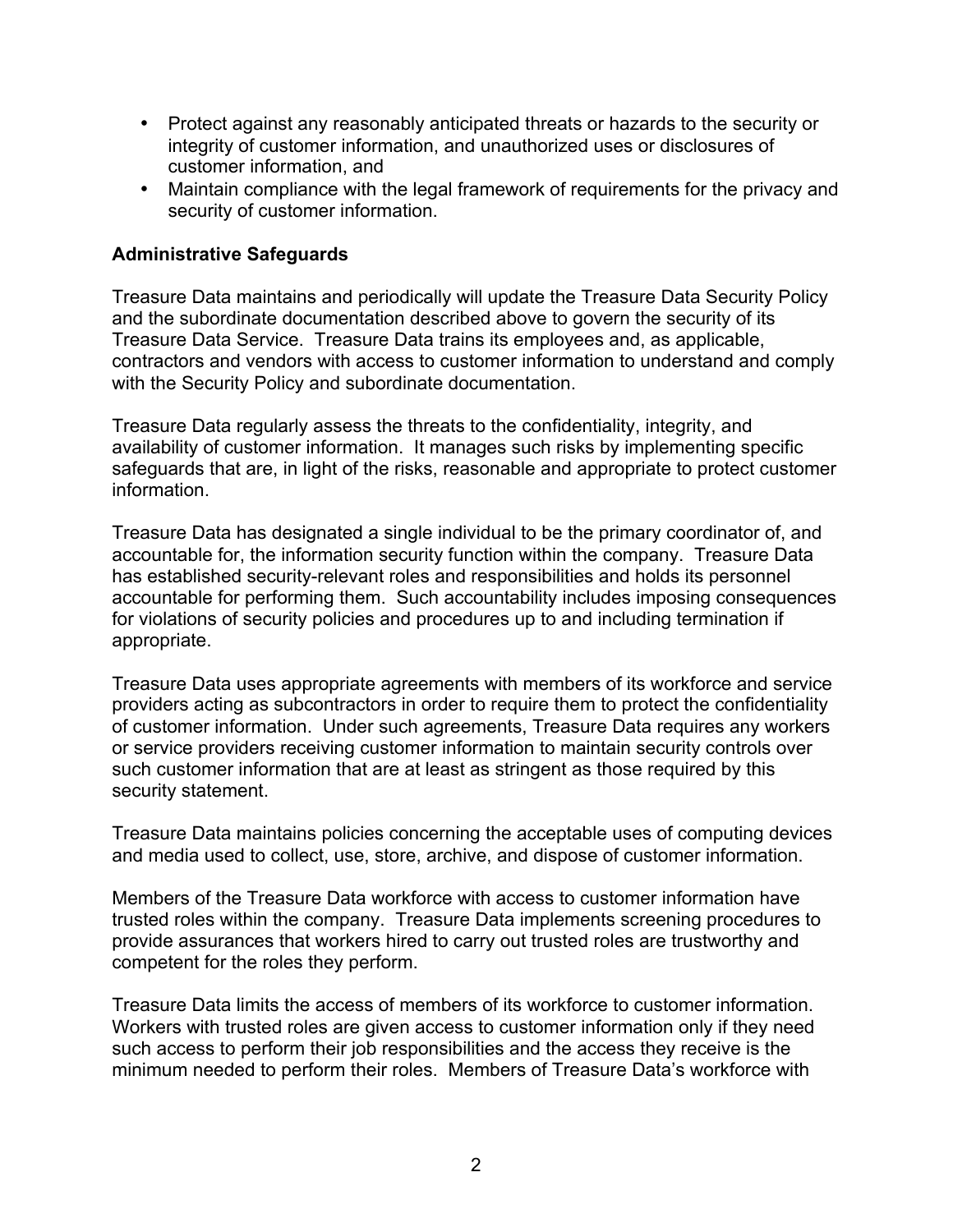limited access to customer information include personnel that provide customer support requiring such access, and they obtain such access only upon customer request.

Treasure Data maintains a program of security awareness and training for its workforce. Such training is required for personnel with trusted roles.

Treasure Data maintains termination procedures so that upon termination of a worker or service provider, Treasure Data will promptly remove all rights to access customer information, and obtain the return of media or devices that contain customer information.

Through appropriate agreements and management oversight, Treasure Data oversees the security of activities undertaken by service providers on behalf of Treasure Data. Treasure Data currently uses a variety of industry-leading third party data hosting companies as providers of storage and platform services. Our service providers have been certified as meeting the requirements under ISO 27001, as well as SOC 1/SSAE 16/ISAE 3402 (Previously SAS 70 Type II) and SOC 2.

Treasure Data will maintain and implement procedures to facilitate timely, effective, and orderly reporting and response to suspected or known information security incidents or breaches.

Treasure Data will maintain and periodically test disaster recovery and business continuity plans and procedures for responding to man-made threats and natural disasters that could damage systems that contain customer information or make them unavailable.

Treasure Data will audit or otherwise assess the security of Treasure Data's information systems containing customer information on a regular basis and check for compliance with the Security Policy, procedures implemented pursuant to the Security Policy, and technical standards.

#### **Physical and Environmental Controls**

As mentioned above, Treasure Data uses a variety of industry-leading third party data hosting companies to provide hosting services. These service providers host the Treasure Data Service in their data centers. These data centers maintain infrastructure in secured zones in accordance with the service providers' physical security control standards. These service providers protect their infrastructure against physical intrusion, loss, theft, damage, and reasonably anticipated natural disasters, such as floods and storms.

Our service providers host customer data at scalable, high-performance, and highresilience data centers. They have security certifications under assessment frameworks such as ISO 217001 and Service Organization Control (SOC) 1, and SOC 2. These data centers maintain our customers' data in secured zones that protect against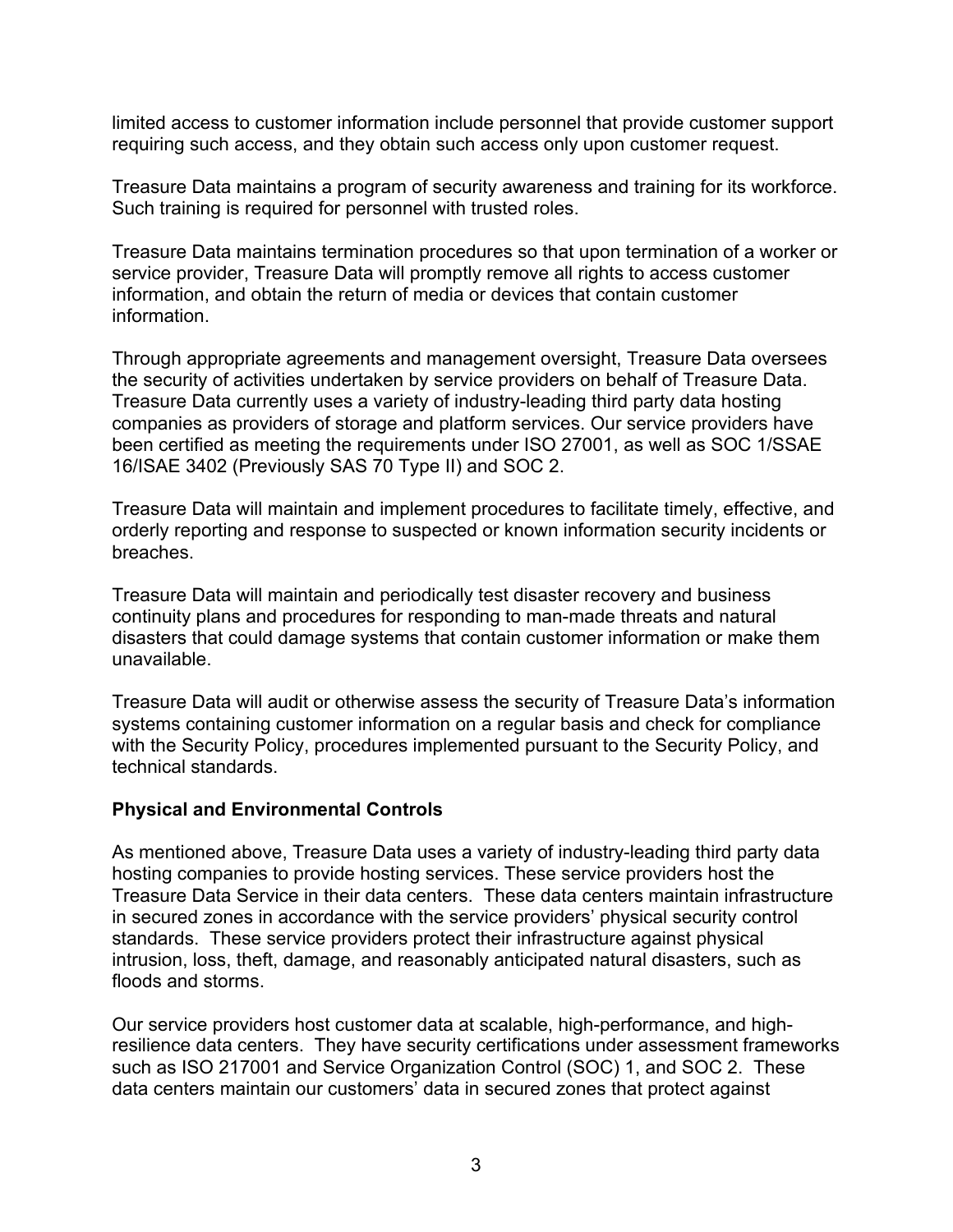physical intrusion, loss, theft, damage, and reasonably anticipated natural disasters, such as floods and storms. Their high availability and business continuity services provide assurances of continued reliability of our service. Our service providers operate multiple data centers, and customer information is replicated across data centers to enhance reliability.

Treasure Data's offices, in which personnel may access customer information using their workstations and computing devices are protected by physical security barriers, including walls and locked doors, as well as alarms and supervision by operational personnel, in accordance with Treasure Data's physical security control procedures and standards. Treasure Data trains its workers to prevent the theft or loss of computers, mobile devices, and media holding customer information, as well as unauthorized access to such devices and media.

Treasure Data maintains and enforces procedures and technical standards for the secure deletion of customer information from servers, computers, mobile devices, and media before it disposes of them or otherwise repurposes them. The third party data hosting service companies have similar procedures for the secure deletion of data from their infrastructure.

## **Technical Security Controls**

Treasure Data maintains technical standards and procedures for hardware and software procurement and operations to minimize the risk of malicious software. Treasure Data will also use software and maintain procedures to detect, prevent security incidents, and recover from incidents involving malicious software. Treasure Data's security awareness and training also covers these procedures.

Treasure Data maintains controls used to update system and application software.

Treasure Data uses appropriate hardware and software, in accordance with its technical standards, to protect its networks against intrusion and data loss.

Treasure Data maintains the capability for its systems collecting, using, storing, and archiving customer information to produce and maintain audit logs of user activities, exceptions, and information security-relevant events. Treasure Data will maintain and implement technical standards relating to the generation, review, and storage of audit logs.

Treasure Data maintains reasonable and appropriate access control and authentication safeguards to control access to customer information. These safeguards provide assurances that only those Treasure Data personnel given access to customer information by management can, in fact, access such data. Information processing facilities will authenticate users seeking to obtain access to customer information in accordance with the procedures and technical mechanisms consistent with Treasure Data's authentication procedures and technical standards.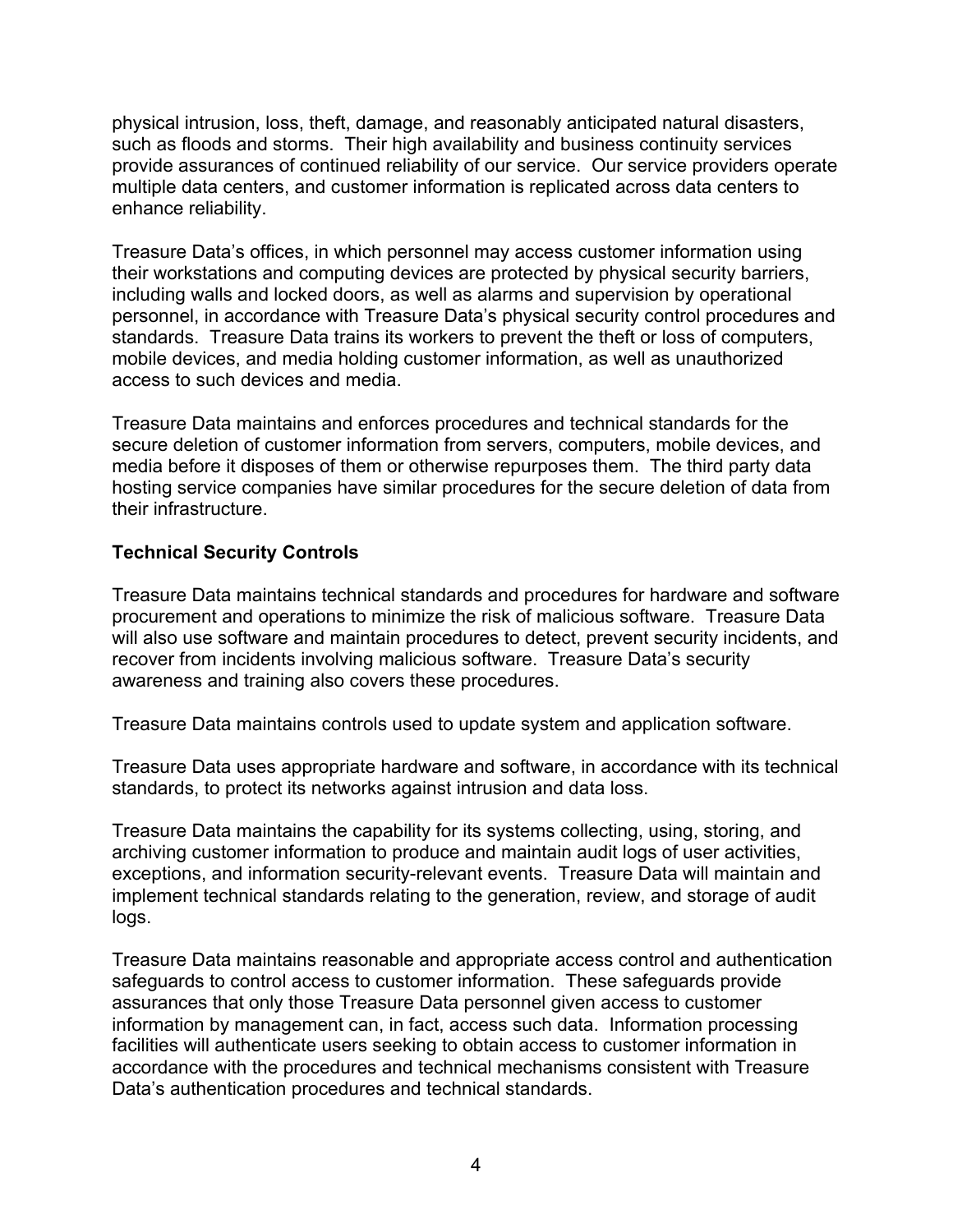Treasure Data's Service permits customers to control access to customer information by its users. Data stored in tables in the Treasure Data Service are protected by permissions that can be set on a user-by-user basis. Tables can be grouped into collections called databases, and any non-administrator user in a customer's account can be set to have: No Access, Write-Only Access, Read-Only Access, or Read/Write Access to the tables in each database. This gives a customer the ability to assign different members of its work teams to work on different projects, where each project is a collection of tables in a database, and where each team only has access to its own project.

The Treasure Data Service has built-in integration with SAML-based SaaS Single-Sign-On (SSO) services such as OneLogin (www.onelogin.com). These services replace the traditional password-based authentication when logging into the Treasure Data Service.

Treasure Data maintains technical specifications for technology and will maintain procedures to provide assurances of the integrity of customer information over time to maintain the data's reliability and authenticity. Such technology and procedures will be used to protect customer information from undetected alteration, corruption, loss, or destruction.

All data sent from the Treasure Data collectors (td-agent, Mobile SDKs, Javascript SDK, bulk import tool, and data connector) is sent to the Treasure Data Service through an encrypted transport layer security (TLS v1) tunnel by default. Data sent from the Treasure Data Service to external destinations are also sent through encrypted tunnels when the destination is setup for TLS/SSL encryption by default. Where encrypted transport is not default and requires additional configuration for the customer, encrypted transport is optional. Encryption algorithms and key lengths will be consistent with Treasure Data's policies on encryption:

- We use TLS/SSL sessions to secure its data transmissions by default.
- The default certificates for these sessions have RSA-2048 keys, use SHA-256 digests, and facilitate AES-256 symmetric key encryption.

Regarding the portion of the Treasure Data Service hosted by third party data hosting companies, these service providers maintain similar technical safeguards protecting customer information. These third party data hosting services use firewalls and other devices to maintain an external network boundary to prevent unauthorized access and intrusion. They employ continuous monitoring systems to detect suspicious or unauthorized activities. Our customers' administrators can provision and manage user accounts within their organization.

Although we provide our services on a centralized basis to allow our customers to share our infrastructure, the Treasure Data Service keeps each customer's customer information separate from the customer information of every other customer by our implemented access control policies. In turn, our service providers use security controls to segregate the Treasure Data Service from their other customers' data by maintaining